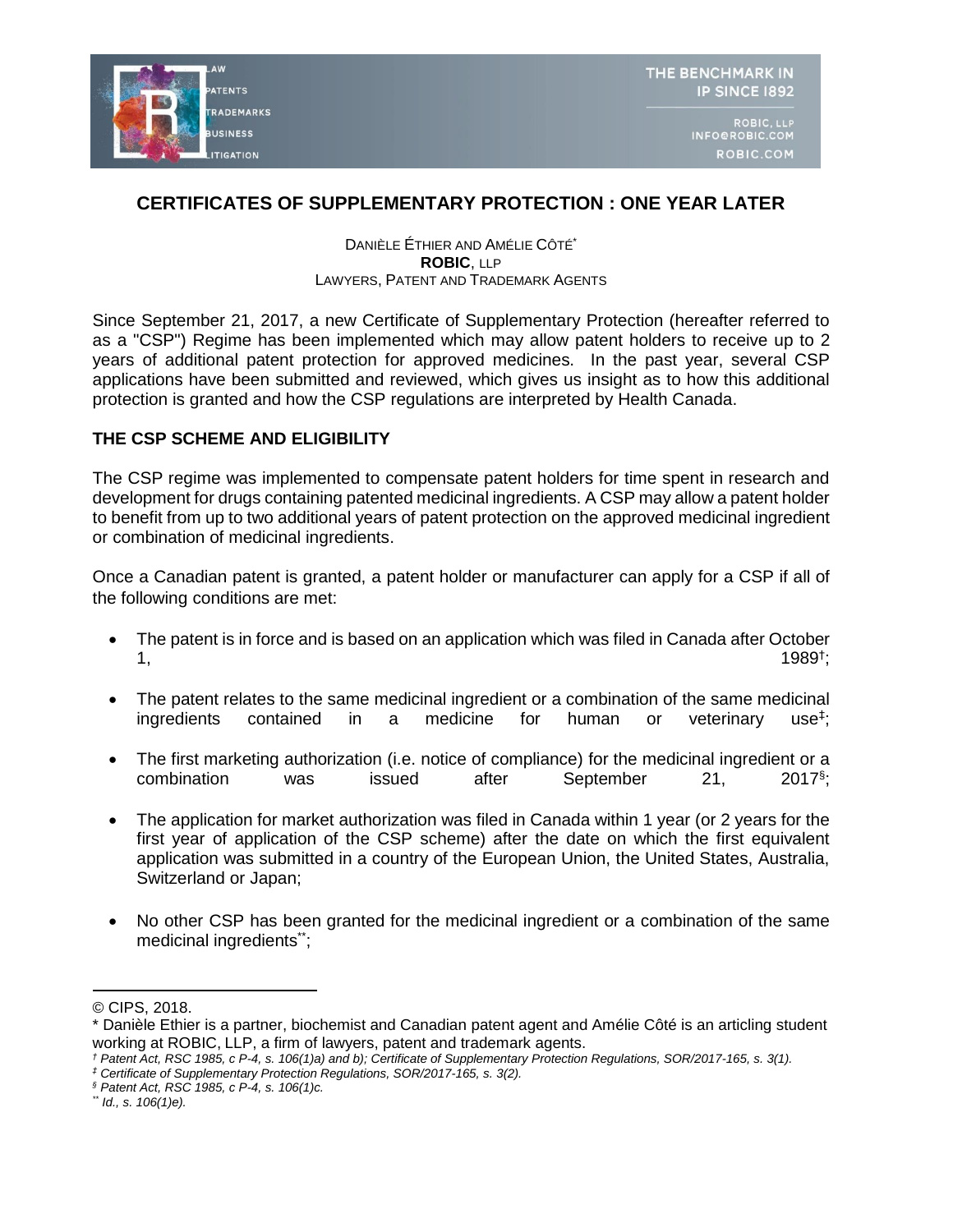

- The applicable regulatory taxes are paid; and
- The CSP Application is filed with Health Canada within 120 days from the later of (i) the first market authorization of the medicinal product; or (ii) the grant of the patent<sup>††</sup>.

As will be seen below, failure to meet any one of the conditions above may result in the CSP application being refused.

### **SUMMARY OF PAST APPLICATIONS**

Health Canada maintains a [Register](https://www.canada.ca/en/health-canada/services/drugs-health-products/drug-products/applications-submissions/guidance-documents/register-certificates.html#a1) which includes information from CSPs and CSP applications. As of October 26, 2018, twenty-six CSP applications were filed, fifteen CSPs were granted and three applications have been rejected.

CSP application 900001 was the first CSP application filed and was rejected because the market approval was issued prior to September 21, 2017. Therefore, the conditions of section 106(1)c of the *Patent Act* were not met.

Based on the information provided by Health Canada, CSP application 900011 was rejected because the market authorization for the drug was not the first marketing approval as required by the *Patent Act* and the *Certificate of Supplementary Protection Regulations*. A prior approval was issued for a prescribed variation of the medicinal ingredient. In this case, the variation was a posttranslation modification of the medicinal ingredient (pegylation and/or glycosylation).

CSP application 900006 with respect to the drug SHINGRIX® was rejected because the claims of the patent did not contain an eligible patent claim. The claims in the patent in question are directed to the use of a composition comprising a gE antigen and a selected adjuvant to make a vaccine. According to the court documents, the CSP application was rejected on the grounds that the claims are directed to a formulation comprising medicinal and non-medicinal ingredients. According to the CSP Regulations, only patent containing claims for the medicinal ingredients, combinations of the medicinal ingredient, uses and processes for making same are eligible for a CSP<sup>‡‡</sup>.

The Applicant for CSP Application Number 900006 recently applied for a judicial review of their refused application§§. The Applicant essentially claims that the Minister misinterpreted the CSP regime in finding that adjuvants are not medicinal ingredients\*\*\*. The determination of the court has yet to be made. Nonetheless, being the first review of a decision made by the Health Canada under these new regulations, the decision will hopefully clarify the extent and limits of this new CSP regime.

## **IMPORTANCE OF FULFILLING THE CONDITIONS**

CSPs allow patent holders to benefit from an additional protection for their patented drugs. To benefit from this recent regime, it is however crucial that the CSP Application fulfill all of the

*‡‡ See Federal Court Notice of Application No. T-1603-18: https://www.robic.ca/publications/federal-court-glaxosmithkline-biological-sminister-health/*

*§§ Id.*

**ROBIC, LLP** LAWYERS, PATENT AGENTS AND TRADEMARK AGENTS

**MONTREAL** 630 René-Lévesque Boulevard West, 20<sup>th</sup> floor Montreal (Québec) Canada H3B IS6 Tel: 514 987-6242

**OUEBEC** 

2875 Laurier Boulevard, Delta-3 - Suite 700 Quebec (Québec) Canada GIV 2M2 Tel: 418 653-1888

 *†† Id., s. 106(3); Certificate of Supplementary Protection Regulations, SOR/2017-165, s. 6(2).*

*<sup>\*\*\*</sup> Id., para. 34.*